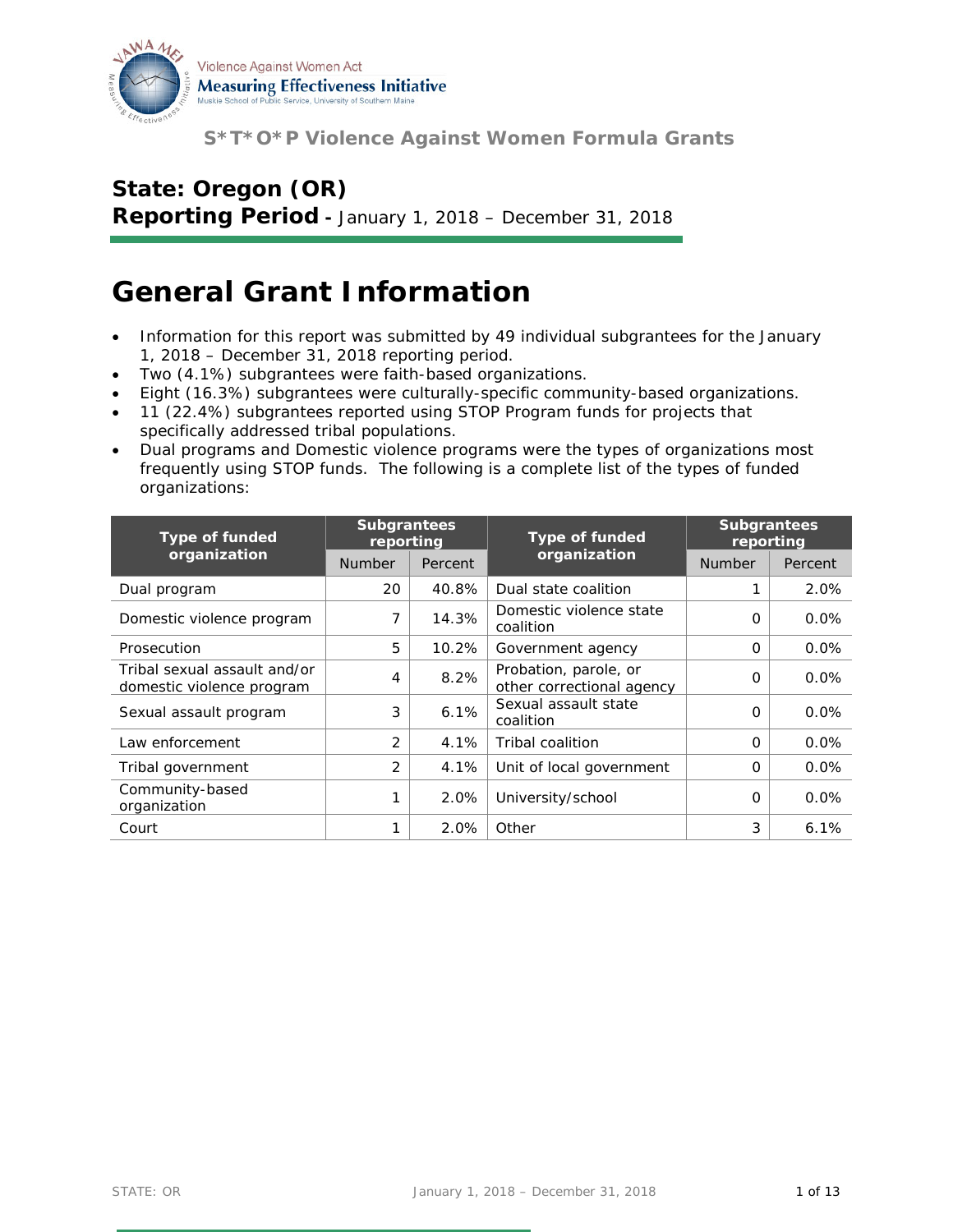

• Subgrantees indicated that their STOP Program funds were directed to the following types of victimization:

| Type(s) of victimization                                        | Number of<br>subgrantees | Percent |
|-----------------------------------------------------------------|--------------------------|---------|
| Domestic violence/dating violence only                          | 9                        | 18.4%   |
| Sexual assault only                                             |                          | 14.3%   |
| Stalking only                                                   | O                        | 0.0%    |
| Domestic violence/dating violence and sexual assault            | 4                        | 8.2%    |
| Domestic violence/dating violence and stalking                  |                          | 2.0%    |
| Sexual assault and stalking                                     | Ω                        | 0.0%    |
| Domestic violence/dating violence, sexual assault, and stalking | 28                       | 57.1%   |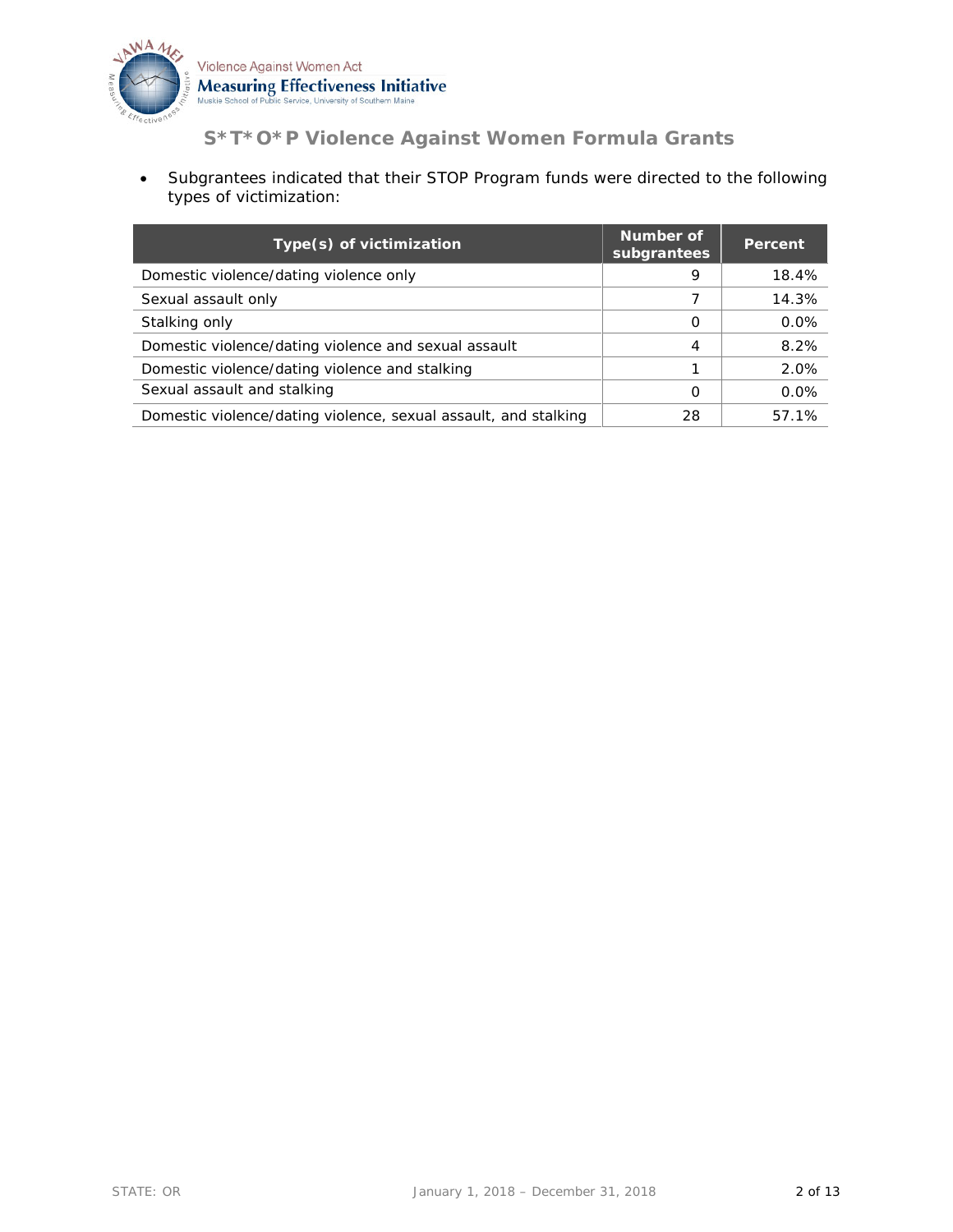

## **Staff**

• Number of individual subgrantees using STOP Program funds for staff: 45 (91.8% of all subgrantees reporting)

| <b>Staff</b>                                                      | <b>FTEs</b> | Percent of<br><b>Total FTEs</b> |
|-------------------------------------------------------------------|-------------|---------------------------------|
| Victim advocate                                                   | 17.16       | 53.2%                           |
| Victim assistant                                                  | 4.02        | 12.5%                           |
| Program coordinator                                               | 3.78        | 11.7%                           |
| Legal advocate                                                    | 2.03        | 6.3%                            |
| Prosecutor                                                        | 1.48        | 4.6%                            |
| Support staff                                                     | 0.86        | 2.7%                            |
| Trainer                                                           | 0.73        | 2.3%                            |
| Counselor                                                         | 0.63        | 2.0%                            |
| Investigator                                                      | 0.62        | 1.9%                            |
| Attorney                                                          | 0.50        | 1.6%                            |
| Administrator                                                     | 0.43        | 1.3%                            |
| Court personnel                                                   | 0.00        | 0.0%                            |
| Information technology staff                                      | 0.00        | 0.0%                            |
| Law enforcement officer                                           | 0.00        | 0.0%                            |
| Paralegal                                                         | 0.00        | 0.0%                            |
| Probation officer/offender monitor                                | 0.00        | 0.0%                            |
| Sexual assault nurse examiner/sexual assault forensic<br>examiner | 0.00        | 0.0%                            |
| Translator/interpreter                                            | 0.00        | 0.0%                            |
| Other                                                             | 0.00        | 0.0%                            |
| Total number of full time equivalent (FTE) staff funded           | 32.24       | 100.0% <sup>1</sup>             |

<span id="page-2-0"></span> <sup>1</sup> Due to rounding error, individual percentages may add up to slightly more or slightly less than 100%. Total percentage will always display as 100%.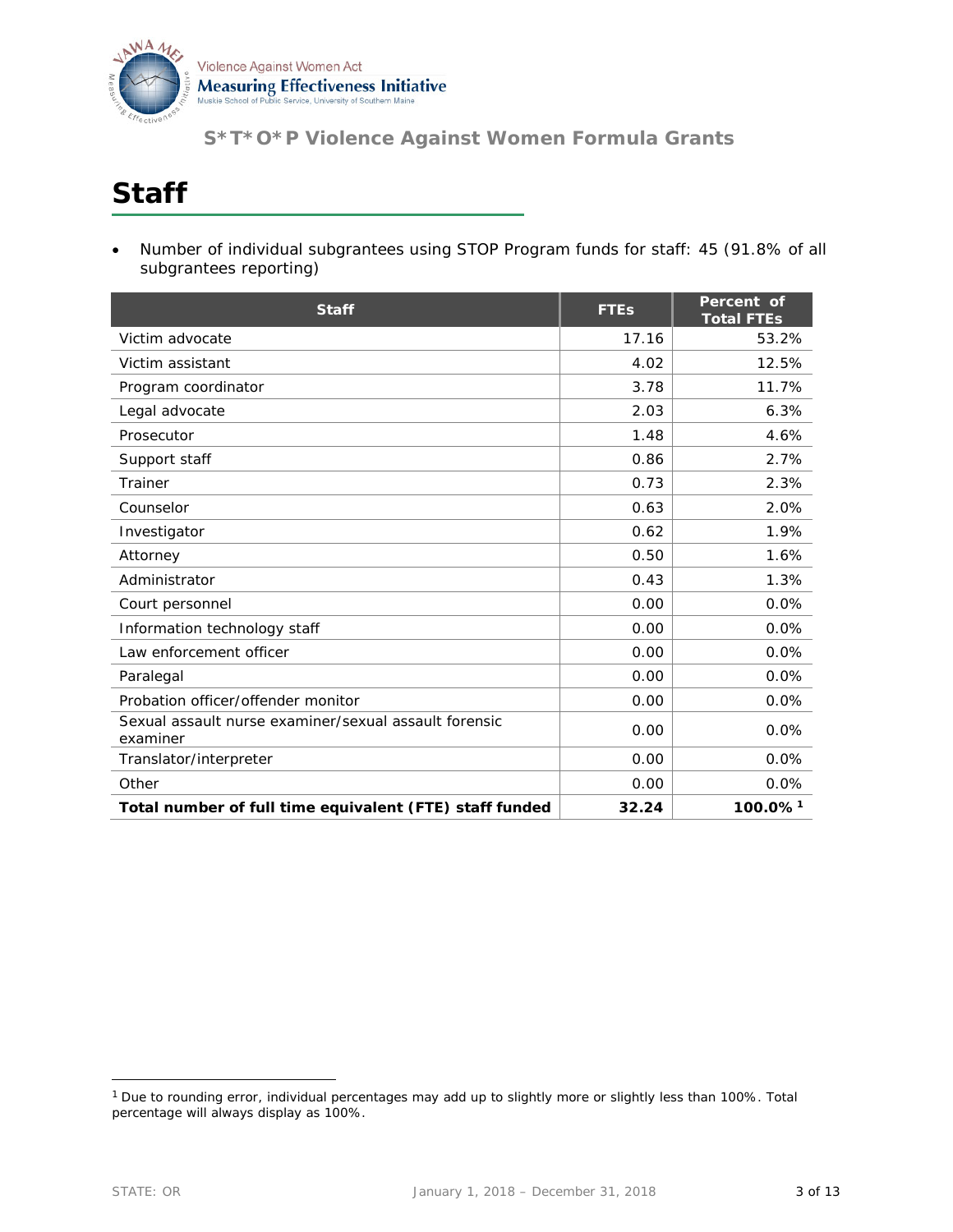

# **Training**

- Number of individual subgrantees using funds for training: 15 (30.6% of all subgrantees reporting)
- Total number of people trained: 1,931
- Total number of training events: 125
- The following are the most frequently reported categories of people trained:

| <b>People trained</b>                                               | <b>Number</b> | <b>Percent</b> |
|---------------------------------------------------------------------|---------------|----------------|
| Volunteers                                                          | 353           | 18.3%          |
| Victim advocates                                                    | 304           | 15.7%          |
| Social service organization staff                                   | 253           | 13.1%          |
| Law enforcement officers                                            | 204           | 10.6%          |
| Government agency staff                                             | 183           | 9.5%           |
| Health professionals                                                | 109           | 5.6%           |
| <b>Prosecutors</b>                                                  | 99            | 5.1%           |
| Mental health professionals                                         | 92            | 4.8%           |
| <b>Educators</b>                                                    | 83            | 4.3%           |
| Sexual assault nurse examiners/sexual assault forensic<br>examiners | 50            | 2.6%           |
| Multidisciplinary (various disciplines at same training)            | 48            | 2.5%           |
| Court personnel                                                     | 37            | 1.9%           |

The following were the training topics most frequently reported by the subgrantees: Domestic violence overview, dynamics, and services; Advocate response; Confidentiality; Coordinated community response; Safety planning for victims/survivors; Sexual assault overview, dynamics, and services; Community response to sexual assault; and Protection orders.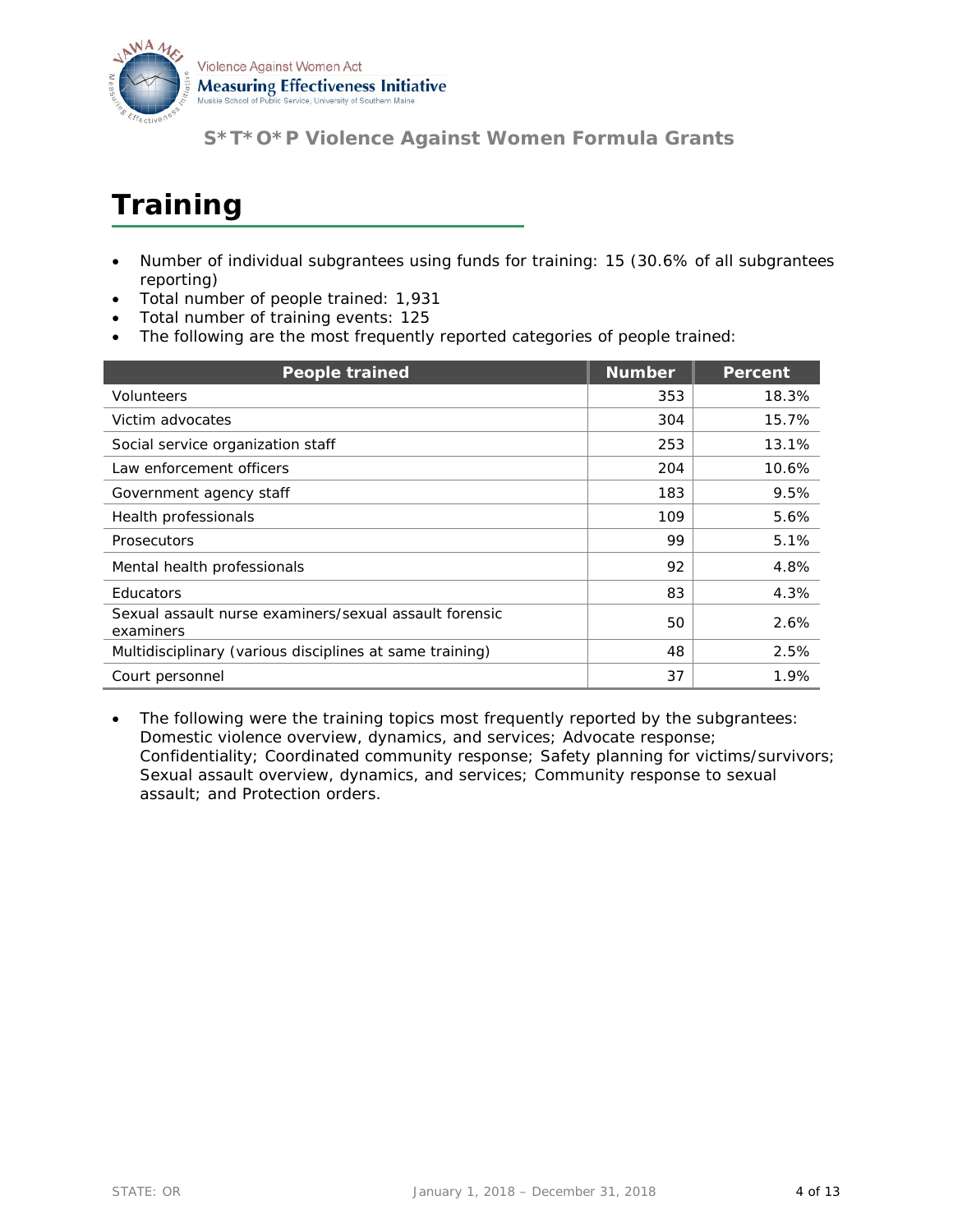

## **Victim Services**

During the 12-month reporting period, STOP Program subgrantees provided services to 6,407 victims/survivors[2](#page-4-0) of sexual assault, domestic violence, dating violence, and stalking to help them become and remain safe from violence.

• Number of individual subgrantees using funds for victim services: 42 (85.7% of all subgrantees reporting)

#### **Victims/survivors seeking services who were served, partially served, or not served**

|                        | <b>Domestic</b><br>violence/dating<br>violence |         | <b>Sexual assault</b> |         |               |         |               | <b>Stalking</b> |  | <b>Total</b> |
|------------------------|------------------------------------------------|---------|-----------------------|---------|---------------|---------|---------------|-----------------|--|--------------|
|                        | <b>Number</b>                                  | Percent | <b>Number</b>         | Percent | <b>Number</b> | Percent | <b>Number</b> | Percent         |  |              |
| Served                 | 4,970                                          | 93.5%   | 897                   | 87.9%   | 193           | 97.5%   | 6,060         | 92.7%           |  |              |
| Partially served       | 298                                            | 5.6%    | 44                    | 4.3%    | 5             | 2.5%    | 347           | 5.3%            |  |              |
| Not served             | 50                                             | $0.9\%$ | 80                    | 7.8%    | 0             | $0.0\%$ | 130           | 2.0%            |  |              |
| Total seeking services | 5,318                                          | 100.0%  | 1.021                 | 100.0%  | 198           | 100.0%  | 6.537         | 100.0%          |  |              |

#### **Victims receiving services**

• Number of victims/survivors receiving services: 6,407 (98.0% of those seeking services).

| <b>Type of victimization</b>          | Primary victims/survivors served |         |  |  |
|---------------------------------------|----------------------------------|---------|--|--|
|                                       | <b>Number</b>                    | Percent |  |  |
| Domestic violence/<br>dating violence | 5,268                            | 82.2%   |  |  |
| Sexual assault                        | 941                              | 14.7%   |  |  |
| Stalking                              | 198                              | 3.1%    |  |  |
| Total                                 | 6,407                            | 100.0%  |  |  |

<span id="page-4-0"></span> <sup>2</sup> Includes served and partially served primary victims/survivors.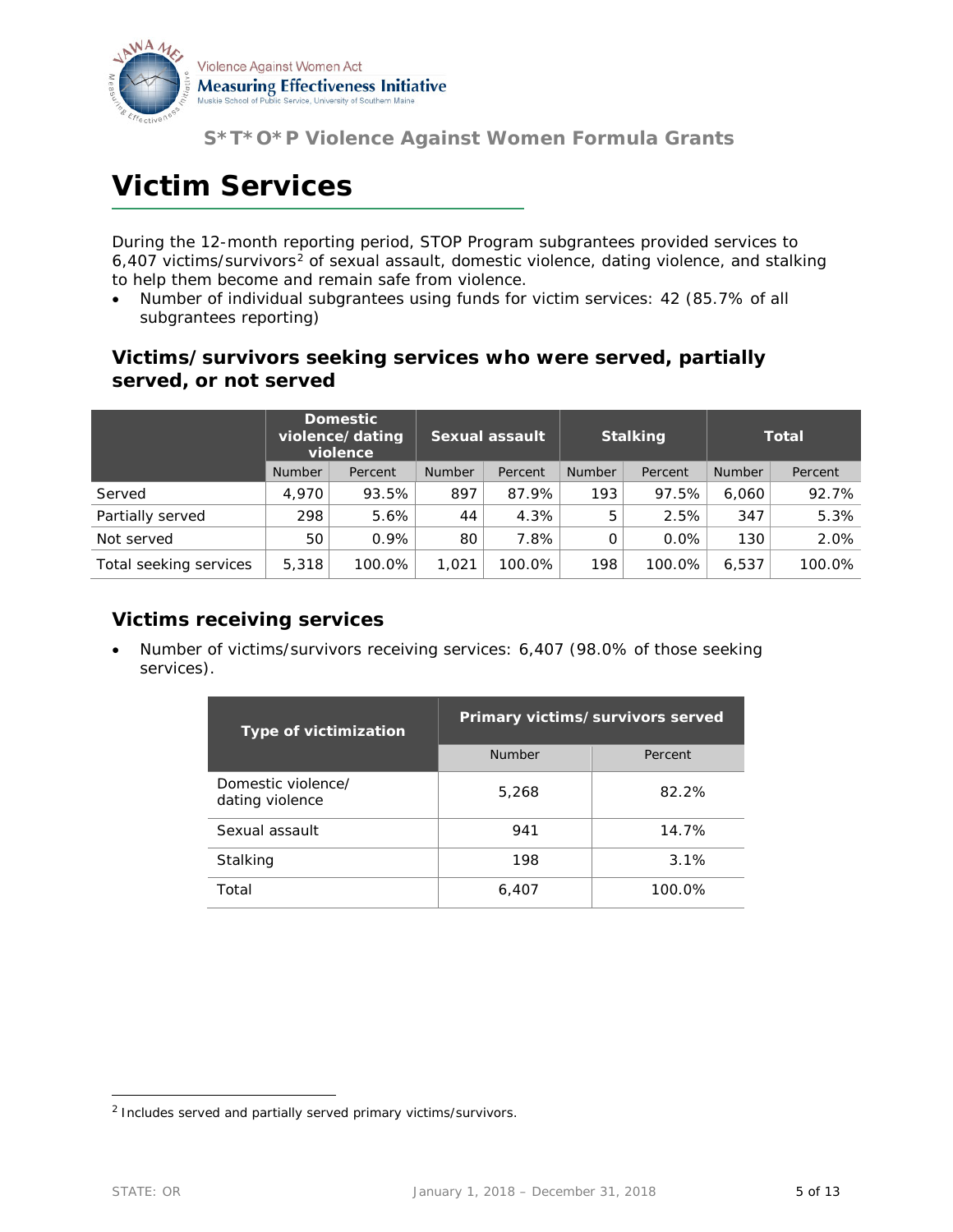

#### **Reasons victims/survivors were not served**

The following were the barriers most frequently reported by the subgrantees as reasons victims/survivors were not served or were partially served:

- Program reached capacity
- Services not appropriate for victim/survivor
- Program rules not acceptable to victim/survivor
- Program unable to provide service due to limited resources/priority-setting
- Services inappropriate or inadequate for victims/survivors with mental health issues
- Services inappropriate or inadequate for victims/survivors with substance abuse issues

#### **Secondary victims served[3](#page-5-0)**

• Number of secondary victims receiving services: 1,624

| <b>Type of victimization</b>          | <b>Secondary victims served</b> |         |  |  |
|---------------------------------------|---------------------------------|---------|--|--|
|                                       | <b>Number</b>                   | Percent |  |  |
| Domestic violence/<br>dating violence | 1,392                           | 85.7%   |  |  |
| Sexual assault                        | 163                             | 10.0%   |  |  |
| Stalking                              | 69                              | 4.2%    |  |  |
| Total                                 | 1,624                           | 100.0%  |  |  |

<span id="page-5-0"></span><sup>&</sup>lt;sup>3</sup> With the exception of shelter services data, which reflect family members receiving shelter, no other information relating to secondary victims is reported here.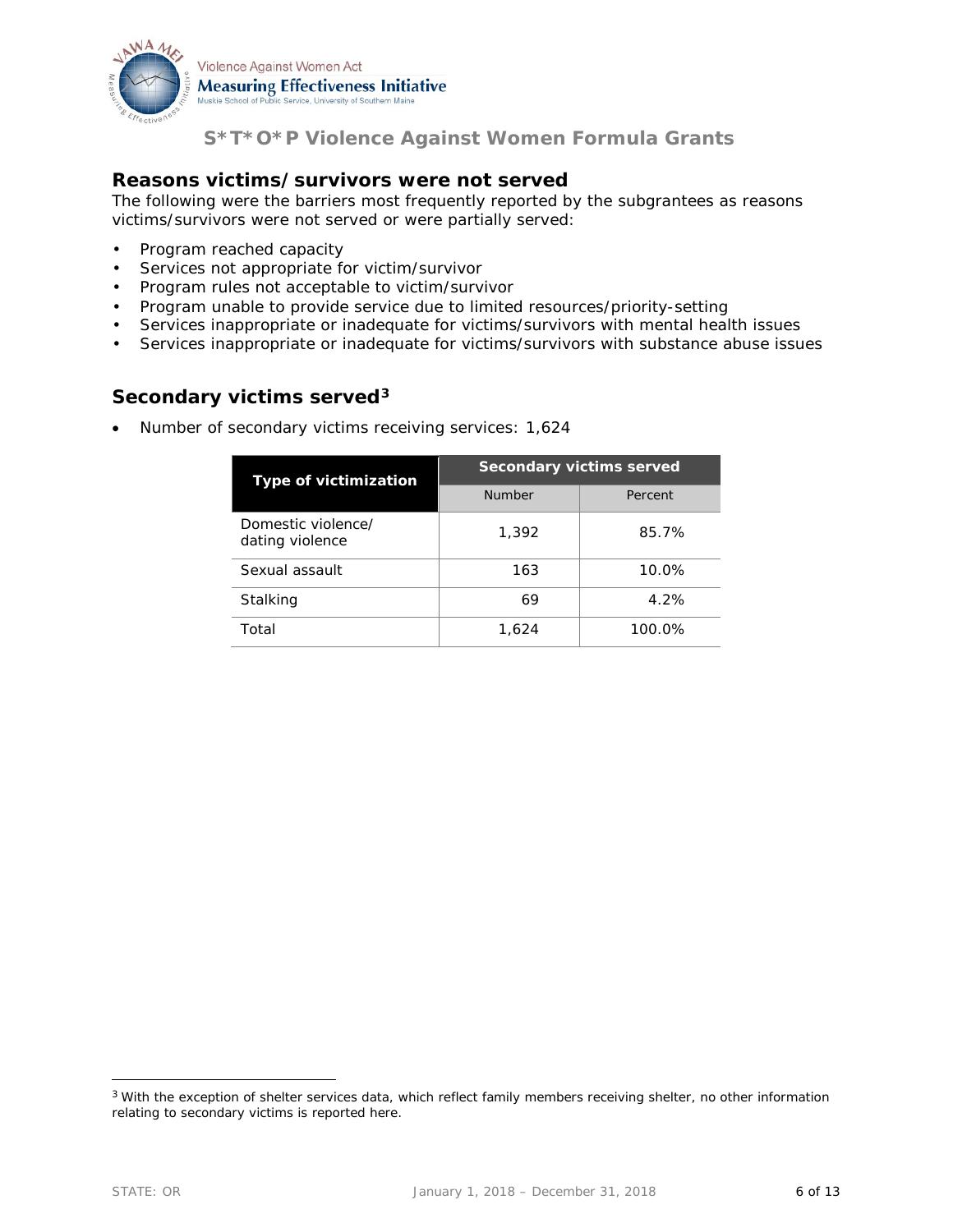

Of the 6,407 victims/survivors served during the 12-month reporting period, those who were served or partially served were most likely to be White  $(71.1\%)^4$ , Female  $(89.3\%)^5$ , and between the ages of 25 and 59  $(72.7\%)^5$ .

| Demographics                                         | <b>Number of</b><br>victims/survivors | Percent |
|------------------------------------------------------|---------------------------------------|---------|
| Race/ethnicity <sup>4</sup>                          |                                       |         |
| American Indian or Alaska Native                     | 354                                   | 6.4%    |
| Asian                                                | 79                                    | 1.4%    |
| <b>Black or African American</b>                     | 174                                   | 3.2%    |
| Hispanic or Latino                                   | 994                                   | 18.1%   |
| Native Hawaiian or Other Pacific Islander            | 76                                    | 1.4%    |
| White                                                | 3,910                                 | 71.1%   |
| Unknown                                              | 911                                   |         |
| Gender <sup>5</sup>                                  |                                       |         |
| Female                                               | 5,600                                 | 89.3%   |
| Male                                                 | 670                                   | 10.7%   |
| Unknown                                              | 137                                   |         |
| Age <sup>5</sup>                                     |                                       |         |
| $0 - 12$                                             |                                       |         |
| $13 - 17$                                            | 178                                   | 3.0%    |
| $18 - 24$                                            | 917                                   | 15.6%   |
| 25-59                                                | 4,281                                 | 72.7%   |
| $60+$                                                | 509                                   | 8.6%    |
| Unknown                                              | 522                                   |         |
| Other demographics <sup>6</sup>                      |                                       |         |
| People with disabilities                             | 842                                   | 13.1%   |
| People with limited English proficiency              | 443                                   | 6.9%    |
| People who are immigrants/refugees/asylum<br>seekers | 286                                   | 4.5%    |
| People who live in rural areas                       | 2,448                                 | 38.2%   |

<span id="page-6-0"></span> <sup>4</sup> Some victims/survivors may identify as more than one race/ethnicity, so the total number reported in race/ethnicity may be higher than the total number of victims/survivors served. Percentages are based on victims/survivors receiving services for whom this information was known.

<span id="page-6-1"></span><sup>5</sup> Percentages are based on victims/survivors receiving services for whom this information was known.

<span id="page-6-2"></span><sup>6</sup> Because victims/survivors may be represented in more than one of these categories, or not at all, the total for this category may be higher or lower than the total number of victims/survivors served. Percentages are based on victims/survivors receiving services for the 12-month reporting period.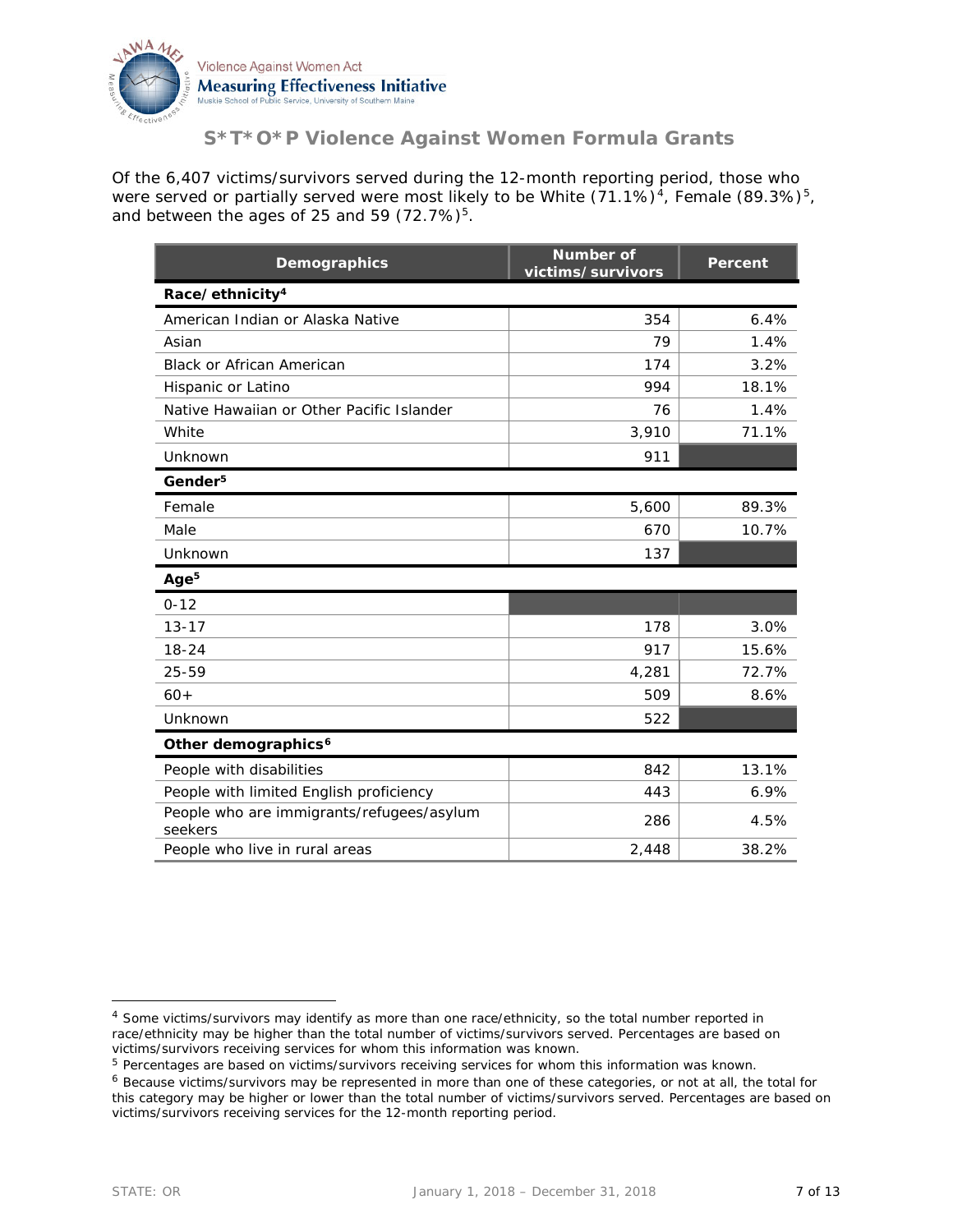

#### **Relationship to offender[7](#page-7-0)**

| <b>Relationship to offender</b>                 | <b>Domestic</b><br>violence/<br>dating violence |         | <b>Sexual assault</b> |         | <b>Stalking</b> |         |
|-------------------------------------------------|-------------------------------------------------|---------|-----------------------|---------|-----------------|---------|
|                                                 | <b>Number</b>                                   | Percent | <b>Number</b>         | Percent | Number          | Percent |
| Current or former spouse<br>or intimate partner | 3.707                                           | 73.0%   | 211                   | 29.0%   | 72              | 49.0%   |
| Other family or household<br>member             | 426                                             | 8.4%    | 89                    | 12.2%   | 10              | 6.8%    |
| Dating relationship                             | 909                                             | 17.9%   | 83                    | 11.4%   | 31              | 21.1%   |
| Acquaintance                                    | 38                                              | 0.7%    | 304                   | 41.8%   | 29              | 19.7%   |
| Stranger                                        | $\Omega$                                        | $0.0\%$ | 40                    | 5.5%    | 5               | 3.4%    |
| Relationship unknown                            | 225                                             |         | 227                   |         | 60              |         |
| Total (excluding unknown)                       | 5,080                                           | 100.0%  | 727                   | 100.0%  | 147             | 100.0%  |

#### **Type of service received**

| Type of service                                  | Number of victims/survivors | Percent of those receiving<br>services |
|--------------------------------------------------|-----------------------------|----------------------------------------|
| Crisis intervention                              | 3,873                       | 60.4%                                  |
| Victim/survivor advocacy                         | 3,256                       | 50.8%                                  |
| Civil legal advocacy/court<br>accompaniment      | 2,118                       | 33.1%                                  |
| Counseling services/support<br>group             | 1,749                       | 27.3%                                  |
| Criminal justice advocacy/court<br>accompaniment | 1.078                       | 16.8%                                  |
| Transportation                                   | 648                         | 10.1%                                  |
| Hospital/clinic/other medical<br>response        | 478                         | 7.5%                                   |
| Language services                                | 125                         | 2.0%                                   |
| Forensic exam                                    | 1                           | 0.0%                                   |
| Other                                            | 142                         | 2.2%                                   |

#### **Shelter services**

- 506 victims/survivors and 408 family members received a total of 27,748 bed nights in emergency shelter.
- 29 victims/survivors and 38 family members received a total of 6,904 bed nights in transitional housing.

<span id="page-7-0"></span><sup>&</sup>lt;sup>7</sup> Victims/survivors may have been abused by more than one offender and/or may have experienced more than one type of victimization, so the total of all relationships for each victimization category may be higher than the total number of victims/survivors served in each of those categories. Percentages are based on the total number of known relationships in each victimization category.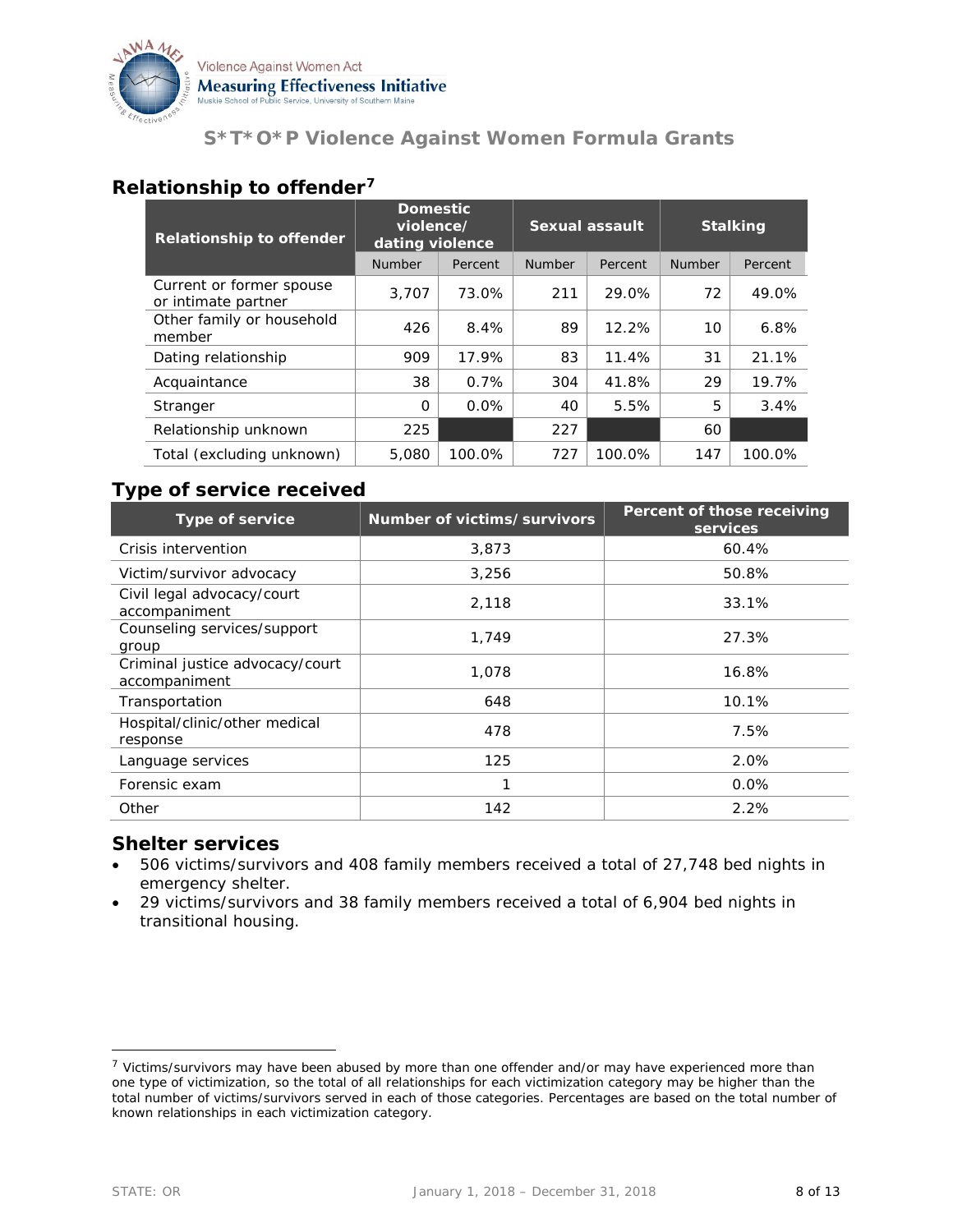

#### **Hotline calls**

- 8,793 hotline calls were received from primary victims/survivors.
- A total of 14,188 hotline calls were received.

#### **Victim-witness notification/outreach to victims/survivors**

• 1,093 notification/outreach services were provided to victims/survivors.

#### **Protection orders**

Of the protection orders<sup>[8](#page-8-0)</sup> for which victim services staff provided assistance, 1,724 orders were granted for domestic violence/dating violence victims/survivors; 22 orders were granted for sexual assault victims/survivors; and 132 orders were granted for stalking victims/survivors.

<span id="page-8-0"></span><sup>&</sup>lt;sup>8</sup> These orders may also be referred to as protection from abuse, protection from harassment or anti-harassment orders, restraining orders, or no-contact or stay-away orders.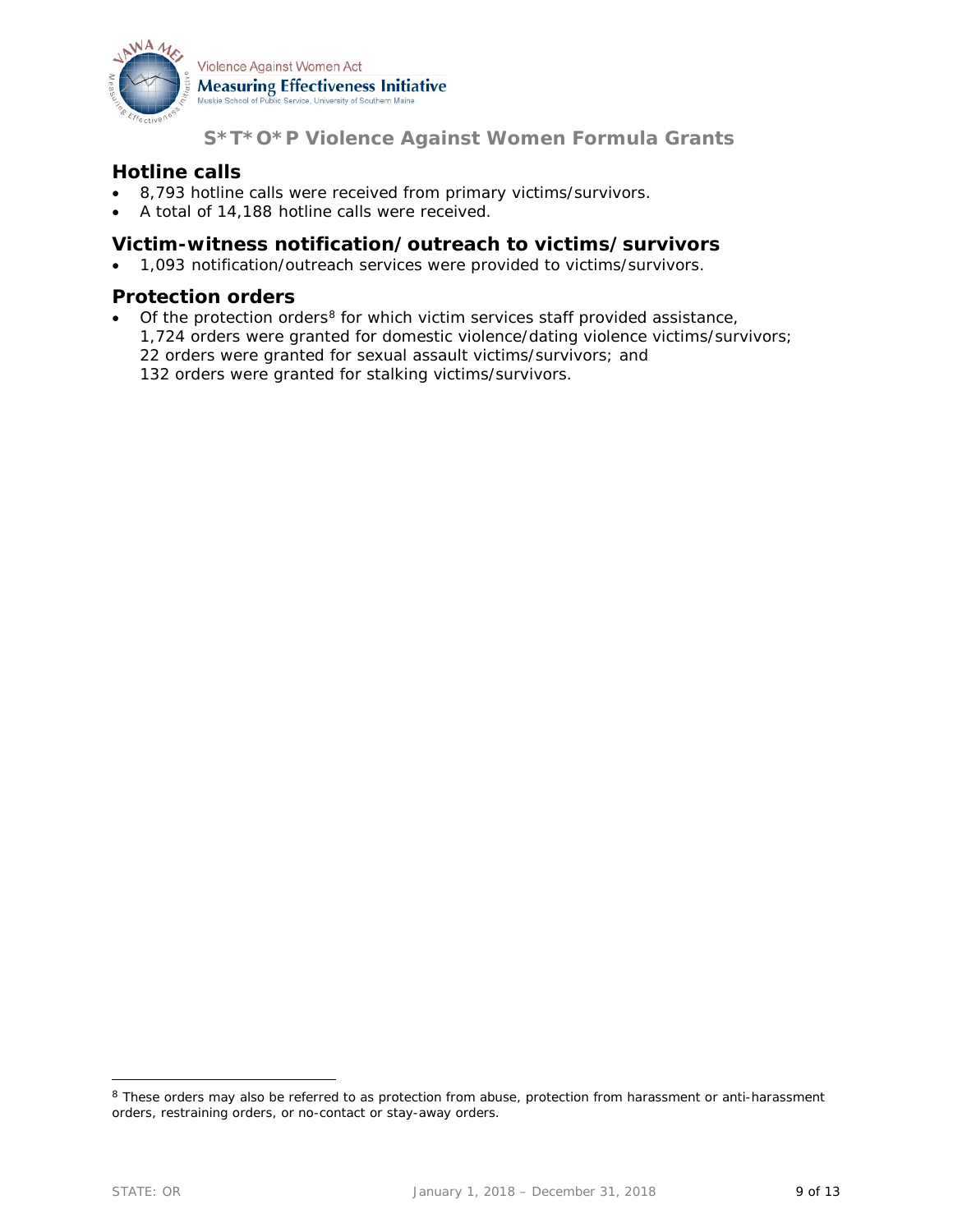

## **Criminal Justice**

The STOP Program promotes a coordinated community approach that includes law enforcement, prosecution, courts, probation, victim services, and public and private community resources. Criminal justice data reported here reflects only those activities supported with STOP Program funds.

### **Law Enforcement**

• Number of individual subgrantees using STOP Program funds for law enforcement: 1 (2.0% of all subgrantees reporting)<sup>[9](#page-9-0)</sup>

| <b>Activity</b>                                                | <b>Sexual</b><br>assault | <b>Domestic</b><br>violence/<br>dating<br>violence | <b>Stalking</b> | <b>Total</b><br>activities |
|----------------------------------------------------------------|--------------------------|----------------------------------------------------|-----------------|----------------------------|
| Calls for assistance                                           | 0                        | 0                                                  | 0               | 0                          |
| Incident reports                                               | $\Omega$                 | $\Omega$                                           | $\Omega$        | O                          |
| Cases/incidents investigated                                   | $\Omega$                 | 708                                                | 0               | 708                        |
| Forensic medical evidence                                      | $\Omega$                 |                                                    |                 | 0                          |
| Arrests                                                        | $\Omega$                 | $\Omega$                                           | O               | 0                          |
| Dual arrests                                                   |                          | 0                                                  |                 | 0                          |
| Protection/ex parte/temporary restraining orders<br>served     | $\Omega$                 | $\Omega$                                           | $\Omega$        | Ω                          |
| Arrests for violation of bail bond                             | $\Omega$                 | $\Omega$                                           | $\Omega$        | $\Omega$                   |
| Enforcement of warrants                                        | $\Omega$                 | $\Omega$                                           | $\Omega$        | $\Omega$                   |
| Arrests for violation of protection order                      | 0                        | O                                                  | $\Omega$        | 0                          |
| Protection orders issued                                       | $\Omega$                 | $\Omega$                                           | O               | 0                          |
| Referrals of cases to prosecutor                               | $\Omega$                 | $\Omega$                                           | $\Omega$        | $\Omega$                   |
| Referrals of federal firearms charges to federal<br>prosecutor | O                        | O                                                  | O               | Ω                          |

<span id="page-9-0"></span><sup>&</sup>lt;sup>9</sup> These subgrantees reported only on law enforcement activities funded under their STOP Program subgrants.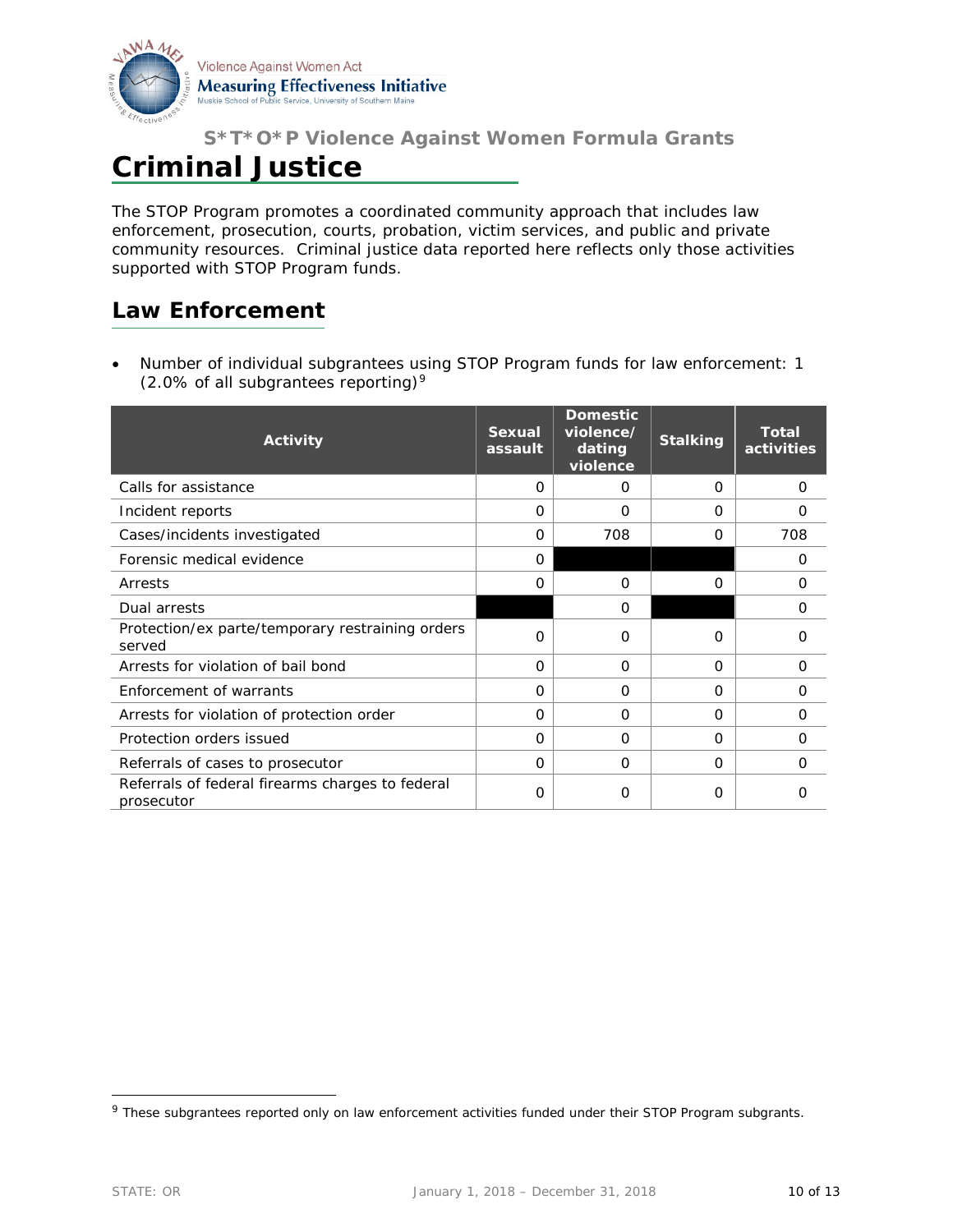

### **Prosecution**

• Number of individual subgrantees using STOP Program funds for prosecution: 2 (4.1% of all subgrantees reporting)

#### **Cases received, accepted for prosecution, declined, or transferred**

| Received/accepted/declined/transferred                                            | <b>Domestic</b><br>violence/<br>dating<br>violence | Sexual<br>assault | <b>Stalking</b> |
|-----------------------------------------------------------------------------------|----------------------------------------------------|-------------------|-----------------|
| Number of case referrals received                                                 | 1,113                                              | 10                |                 |
| Number of cases accepted for prosecution                                          | 823                                                | C                 |                 |
| Number of cases declined                                                          | 290                                                |                   |                 |
| Transferred to higher or lower court that is outside<br>grant-funded jurisdiction | 4                                                  |                   |                 |

#### **Dispositions of cases**

| Type of case                                     | <b>Total</b><br>disposed | Total convicted <sup>10</sup> |                    |
|--------------------------------------------------|--------------------------|-------------------------------|--------------------|
|                                                  |                          | Number                        | $%$ of<br>disposed |
| Domestic violence/dating ordinance               | $\Omega$                 | O                             | 0.0%               |
| Misdemeanor domestic<br>violence/dating violence | 349                      | 317                           | 90.8%              |
| Felony domestic violence/dating<br>violence      | 244                      | 224                           | 91.8%              |
| Domestic violence/dating violence<br>homicide    | $\Omega$                 | $\Omega$                      | 0.0%               |
| Misdemeanor sexual assault                       | 1                        | 1                             | 100.0%             |
| Felony sexual assault                            | 1                        | 1                             | 100.0%             |
| Sexual assault homicide                          | $\Omega$                 | O                             | 0.0%               |
| Stalking ordinance                               | $\Omega$                 | O                             | 0.0%               |
| Misdemeanor stalking                             | $\Omega$                 | 0                             | 0.0%               |
| Felony stalking                                  | $\Omega$                 | O                             | 0.0%               |
| Stalking homicide                                | 0                        | O                             | 0.0%               |
| Violation of bail                                | 1                        | 1                             | 100.0%             |
| Violation of probation or parole                 | 3                        | 2                             | 66.7%              |
| Violation of protection order                    | 229                      | 200                           | 87.3%              |
| Violation of other court order                   | 3                        | 3                             | 100.0%             |
| Other                                            | $\Omega$                 | O                             | 0.0%               |

<span id="page-10-0"></span><sup>&</sup>lt;sup>10</sup> This number includes deferred adjudications, which represented 0.40% of all conviction outcomes.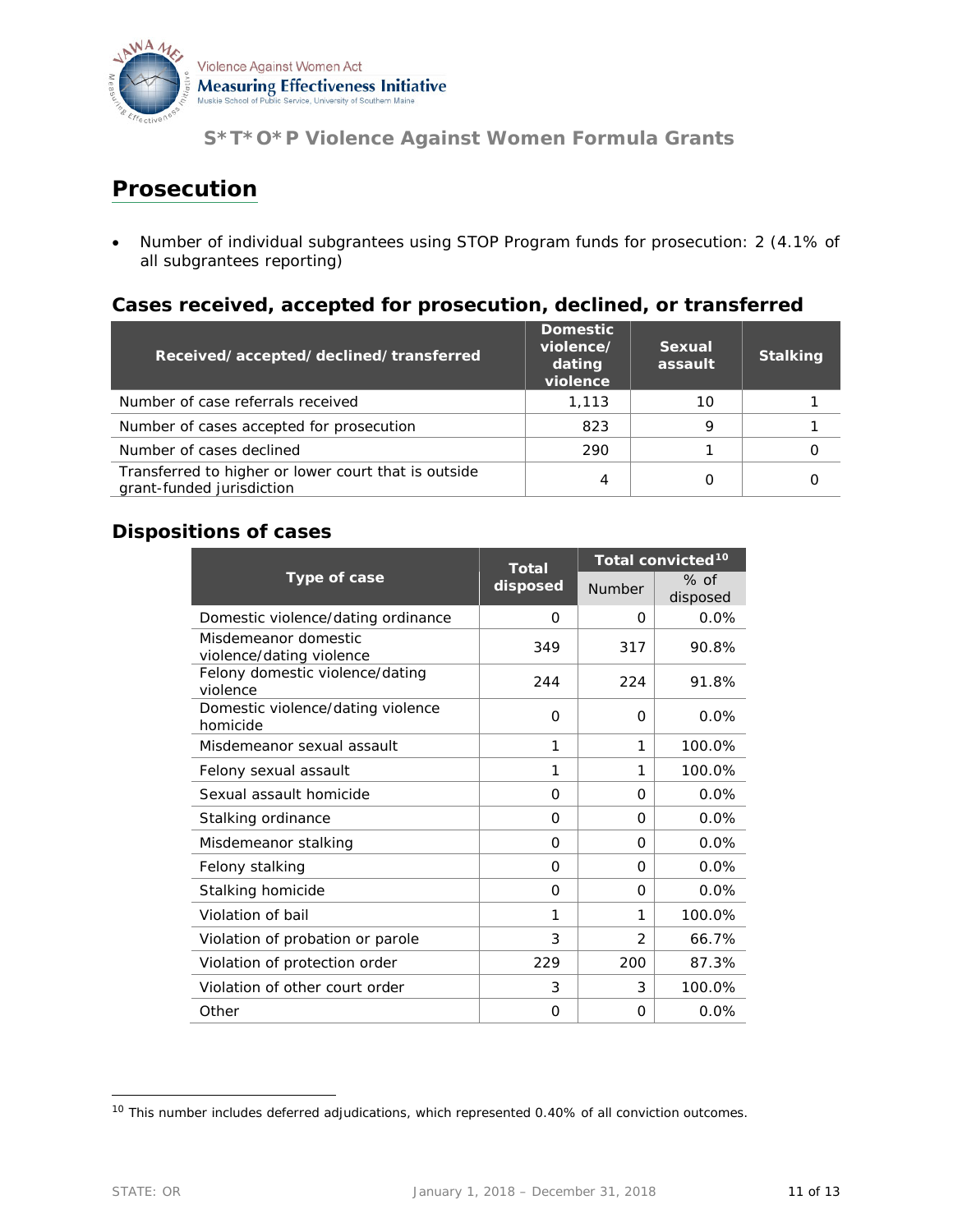

#### **Victim/survivor referrals to victim services**

• Prosecution personnel made 431 referrals of victims/survivors to governmental victim services and 35 referrals to non-governmental victim services.

#### **Protection orders**

Of the protection orders<sup>[11](#page-11-0)</sup> for which prosecution staff provided assistance, 1 order(s) were granted for domestic violence/dating violence victims/survivors.

<span id="page-11-0"></span><sup>&</sup>lt;sup>11</sup> These orders may also be referred to as protection from abuse, protection from harassment or anti-harassment orders, restraining orders, or no-contact or stay-away orders.